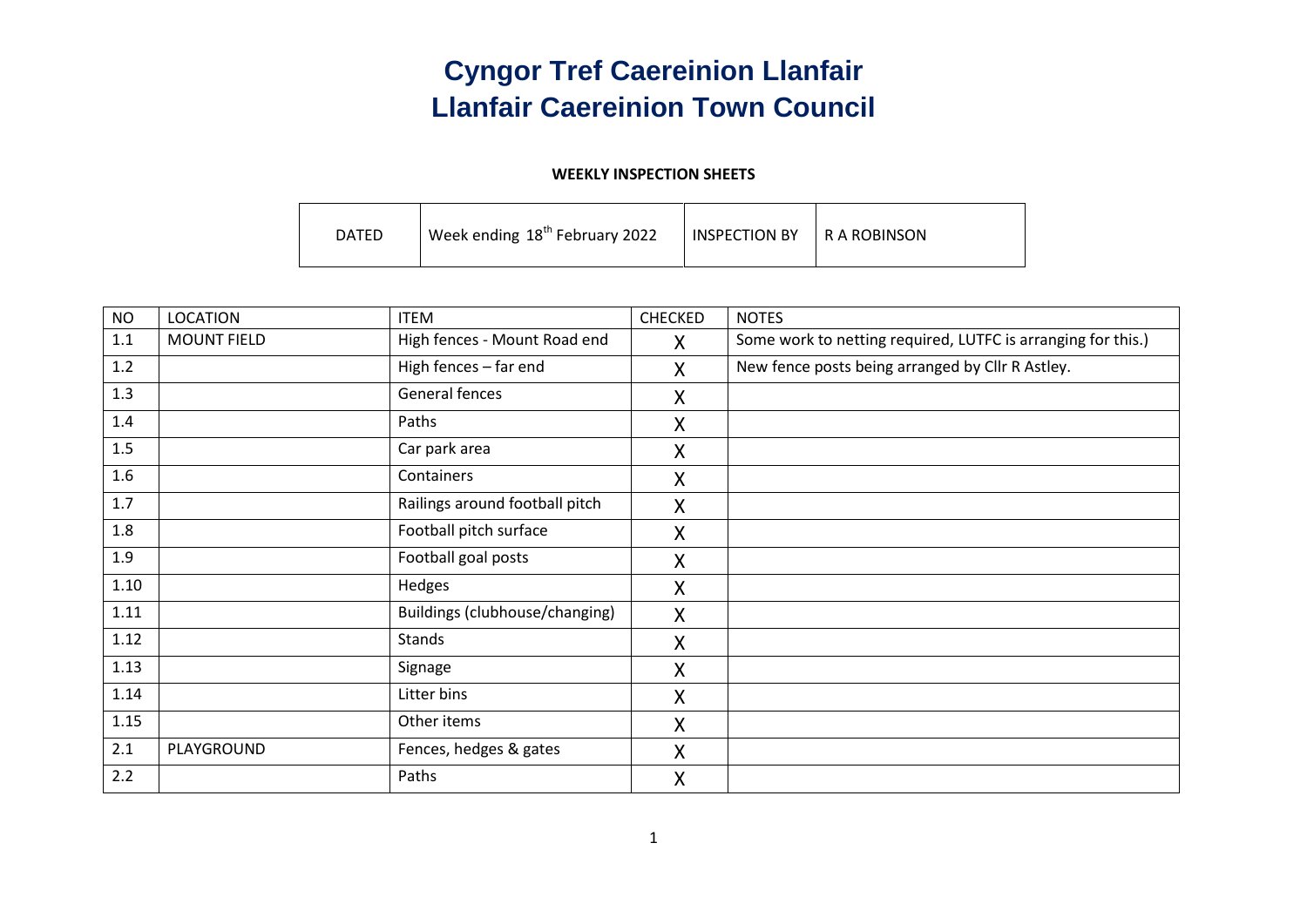| 2.3  |                       | Grass surfaces                  | $\sf X$                   |                                                           |
|------|-----------------------|---------------------------------|---------------------------|-----------------------------------------------------------|
| 2.4  |                       | Retaining posts                 | $\overline{\mathsf{X}}$   | Some showing signs of rot, no action required at present. |
| 2.5  |                       | Slide including steps & surface | $\boldsymbol{\mathsf{X}}$ |                                                           |
| 2.6  |                       | Junior swings and surface       | $\mathsf{X}$              |                                                           |
| 2.7  |                       | Infant swings and surface       | $\sf X$                   |                                                           |
| 2.8  |                       | Roundabout unit & surfaces      | $\sf X$                   |                                                           |
| 2.9  |                       | Climbing frame and surfaces     | $\pmb{\mathsf{X}}$        |                                                           |
| 2.10 |                       | <b>Bouncers and surfaces</b>    | $\sf X$                   |                                                           |
| 2.11 |                       | Seats                           | $\sf X$                   |                                                           |
| 2.12 |                       | Signage                         | $\sf X$                   |                                                           |
| 2.13 |                       | Other items                     | X                         | New playground ordered - contractor Wicksteed.            |
| 3.1  | PARC Y ONNEN          | Grass cutting surfaces          | $\sf X$                   |                                                           |
| 3.2  |                       | Gates                           | $\mathsf{X}$              |                                                           |
| 3.3  |                       | Ramp into site                  | $\sf X$                   |                                                           |
| 3.4  |                       | Other items                     | $\sf X$                   |                                                           |
| 4.1  | <b>CHAPEL OF REST</b> | <b>Building external</b>        | X                         | Some redecoration completed.                              |
| 4.2  |                       | <b>Building internal</b>        | X                         |                                                           |
| 4.3  |                       | Fire risk assessment            | $\sf X$                   |                                                           |
| 4.4  |                       | Fire equipment                  | $\pmb{\mathsf{X}}$        |                                                           |
| 4.5  |                       | Asbestos Report in place        | $\sf X$                   |                                                           |
| 4.6  |                       | <b>Electrical certificate</b>   | $\sf X$                   | Aled has been asked to complete this work                 |
| 4.7  |                       | Refrigeration unit              | X                         |                                                           |
| 4.8  |                       | Gardens                         | X                         |                                                           |
| 4.9  |                       | Paths                           | X                         |                                                           |
| 4.10 |                       | Fences                          | $\pmb{\mathsf{X}}$        |                                                           |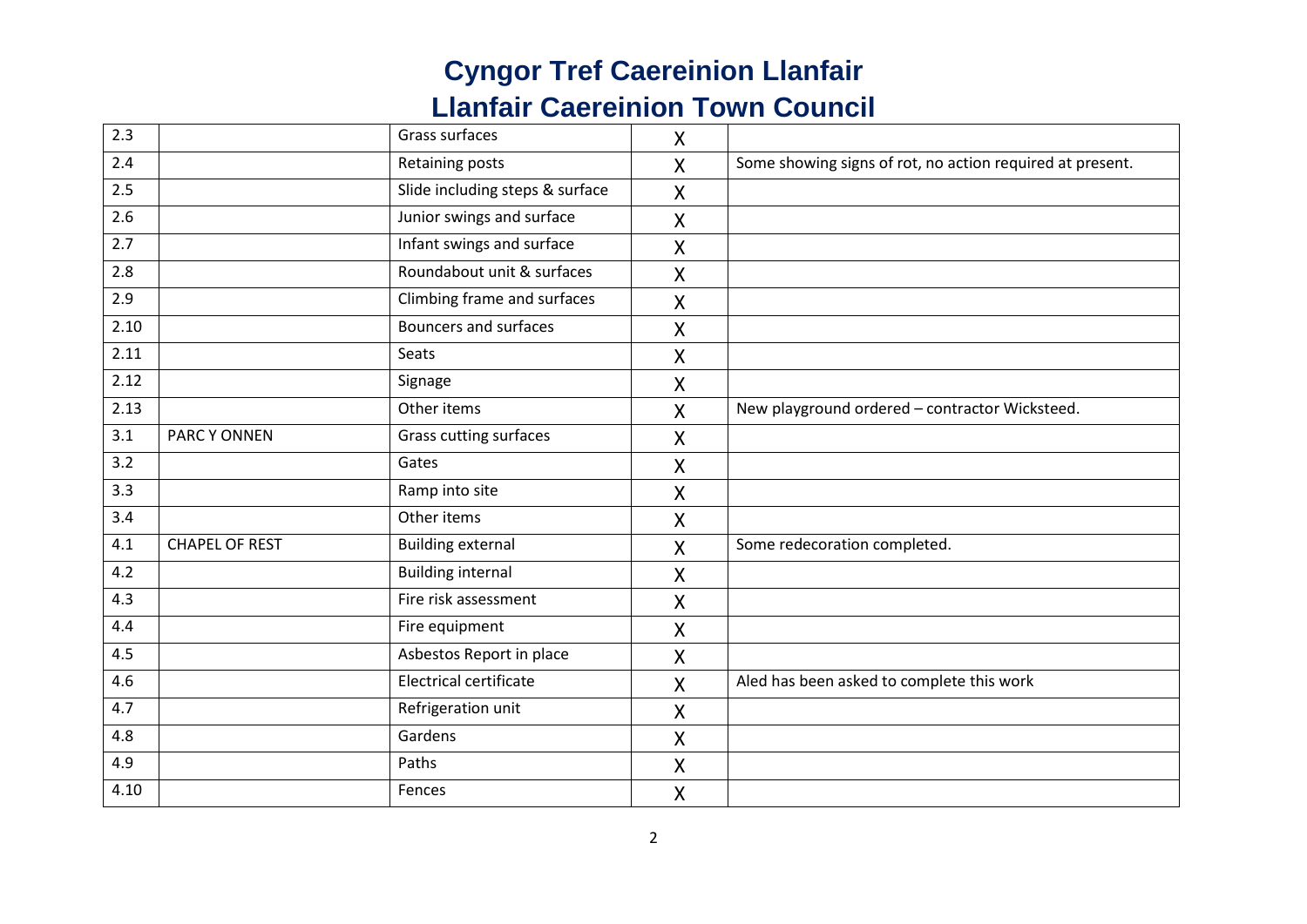| 4.11 |                     | Signage                           | $\sf X$            |                                                                                    |
|------|---------------------|-----------------------------------|--------------------|------------------------------------------------------------------------------------|
| 4.12 |                     | Other items                       | $\sf X$            |                                                                                    |
| 5.1  | <b>ERW DDWR</b>     | Grassed areas                     | $\pmb{\mathsf{X}}$ |                                                                                    |
| 5.2  |                     | Gravestones                       | Χ                  |                                                                                    |
| 5.3  |                     | Hedges and fences                 | $\sf X$            |                                                                                    |
| 5.4  |                     | Trees                             | $\sf X$            |                                                                                    |
| 5.5  |                     | Paths                             | X                  |                                                                                    |
| 5.6  |                     | Gates and entrance area           | X                  |                                                                                    |
| 5.7  |                     | Signage                           | X                  | Repair to entrance signage required. Instructions given.                           |
| 5.8  |                     | Rubbish area                      | X                  |                                                                                    |
| 5.9  |                     | Other items                       | X                  |                                                                                    |
| 6.1  | ST MARYS CHURCHYARD | Church flood lighting             | $\mathsf{X}$       | All lights now working correctly.                                                  |
| 6.2  |                     | Standard lamp                     | X                  | Damages, made safe, awaiting parts.                                                |
| 6.3  |                     | Grassed areas                     | X                  |                                                                                    |
| 6.4  |                     | Trees                             | $\sf X$            |                                                                                    |
| 6.5  |                     | <b>Boundary wall High Street</b>  | $\mathsf{X}$       | Repointing required in New Year. Report scheduled for when<br>weather gets better. |
| 6.6  |                     | <b>Boundary wall Broad Street</b> | X                  |                                                                                    |
| 6.7  |                     | Boundary wall back of Institute   | X                  | Quotes for retaining wall being sourced. Still being pursued.                      |
| 6.8  |                     | Gates                             | X                  |                                                                                    |
| 6.9  |                     | Gravestones                       | X                  |                                                                                    |
| 6.10 |                     | Signage                           | X                  |                                                                                    |
| 6.11 |                     | Paths                             | $\sf X$            | Some wear and tear but nothing serious.                                            |
| 6.12 |                     | Railings                          | X                  |                                                                                    |
| 6.13 |                     | Other items                       | X                  |                                                                                    |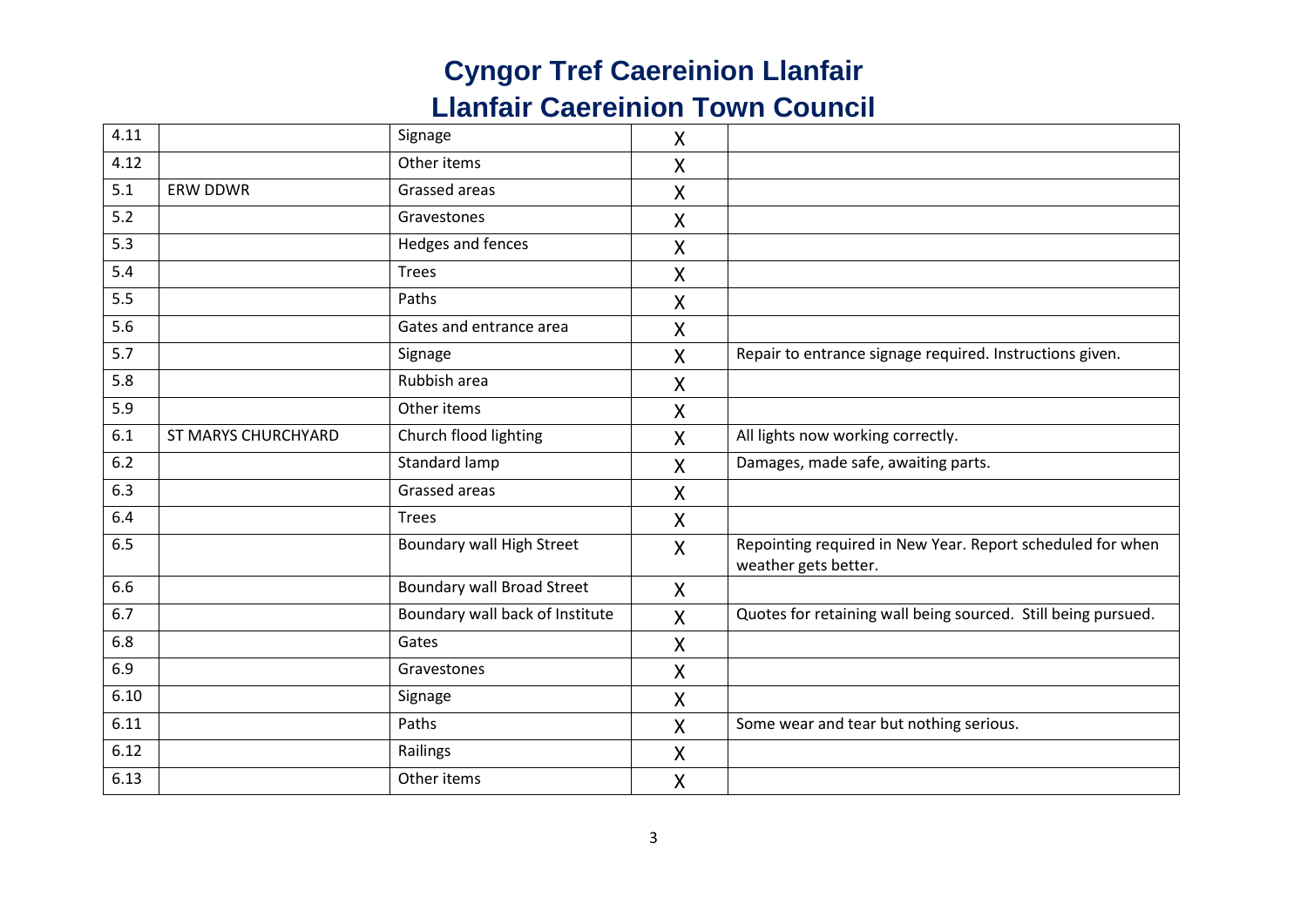| 6.14 |                              | <b>Electrical boxes to Broad Street</b> | $\mathsf{X}$              | Need new locks, safe.                                    |
|------|------------------------------|-----------------------------------------|---------------------------|----------------------------------------------------------|
| 6.15 |                              | Flags & poles main street               | $\mathsf{X}$              | Equipment arrived for installation.                      |
| 7.1  | <b>TOILETS</b>               | <b>Building exterior</b>                | X                         |                                                          |
| 7.2  |                              | <b>Building interior ladies</b>         | X                         |                                                          |
| 7.3  |                              | <b>Building interior gents</b>          | Χ                         |                                                          |
| 7.4  |                              | <b>Building interior disabled</b>       | X                         |                                                          |
| 7.5  |                              | <b>Heating units</b>                    | X                         |                                                          |
| 7.6  |                              | Paths                                   | X                         |                                                          |
| 7.7  |                              | Railings                                | X                         |                                                          |
| 7.8  |                              | Asbestos Report in place                | $\sf X$                   |                                                          |
| 7.9  |                              | <b>Electrical certificate</b>           | $\mathsf{X}$              | Electrical certificate work completed.                   |
| 7.10 |                              | Fire risk assessment                    | X                         |                                                          |
| 7.11 |                              | Other items                             | $\pmb{\mathsf{X}}$        |                                                          |
| 8.1  | <b>BOWLING GREEN</b>         | <b>Buildlings</b>                       | X                         | Club responsibility                                      |
| 8.2  |                              | Hedges and boundaries                   | $\boldsymbol{\mathsf{X}}$ | Club responsibility.                                     |
| 8.3  |                              | Greens                                  | X                         | Club responsibility.                                     |
| 9.1  | <b>TENNIS COURTS</b>         | Fences and boundaries                   | X                         |                                                          |
| 9.2  |                              | Seating                                 | $\boldsymbol{\mathsf{X}}$ |                                                          |
| 9.3  |                              | Signage                                 | $\mathsf{X}$              |                                                          |
| 9.4  |                              | Playing surfaces                        | Χ                         |                                                          |
| 9.5  |                              | <b>Nets</b>                             | $\pmb{\mathsf{X}}$        |                                                          |
| 9.6  |                              | Posts for nets                          | $\boldsymbol{\mathsf{x}}$ | Posts need painting to protect them. Instructions given. |
| 10.1 | <b>STREET SCENE FIXTURES</b> | <b>Benches</b>                          | X                         | Two benches on main road need painting. Spring works.    |
| 10.2 |                              | Finger posts                            | Χ                         |                                                          |
| 10.3 |                              | Railings                                | $\mathsf{X}$              |                                                          |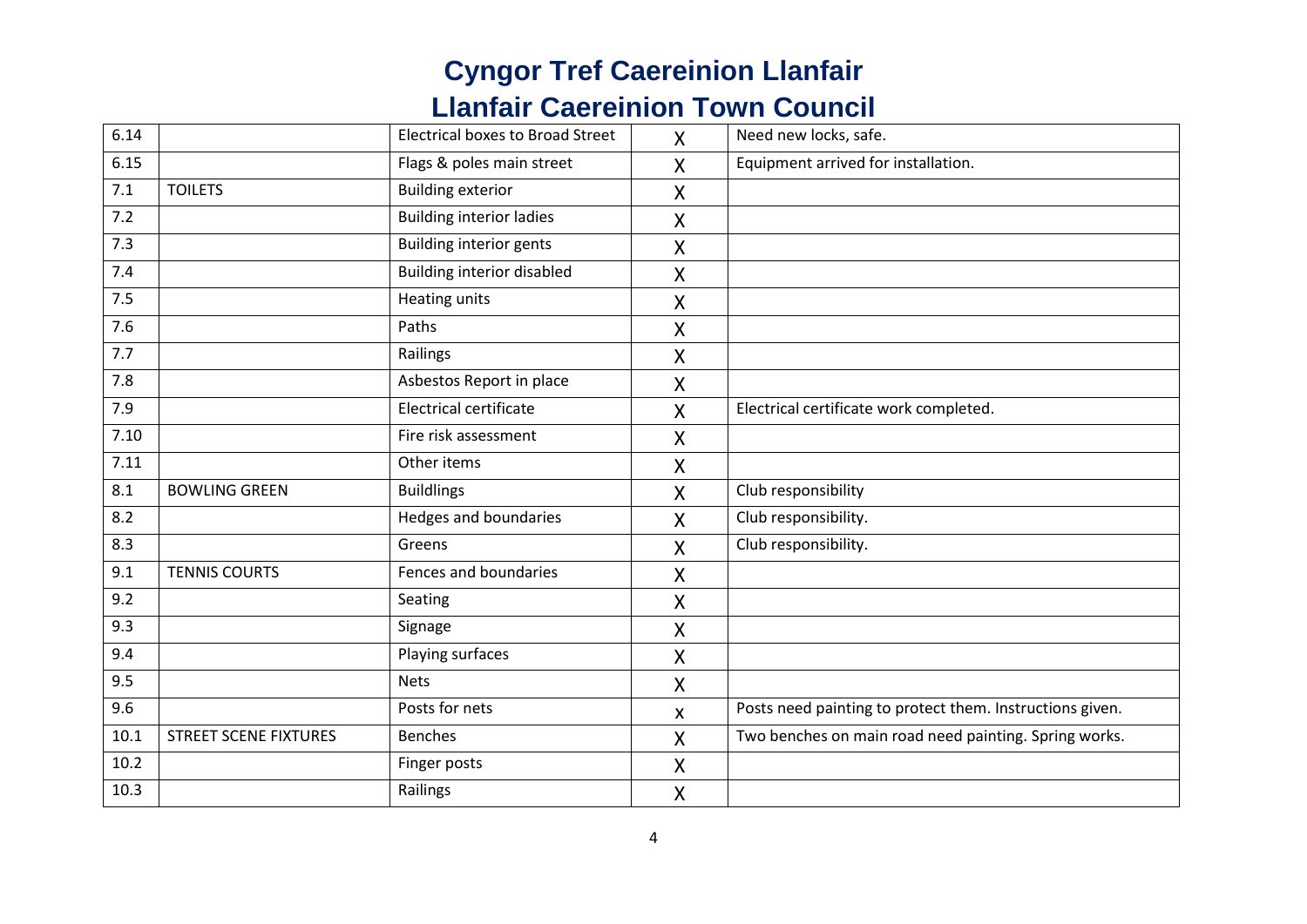| 10.4  |                        | Signage                          | $\pmb{\mathsf{X}}$        |                                                                                       |
|-------|------------------------|----------------------------------|---------------------------|---------------------------------------------------------------------------------------|
| 10.5  |                        | Litter bins                      | X                         | One located on main road needs painting. Spring works.                                |
| 10.6  |                        | Other items                      | $\boldsymbol{\mathsf{X}}$ |                                                                                       |
| 11.1  | <b>WAR MEMORIAL</b>    | Structure                        | X                         |                                                                                       |
| 11.2  |                        | Railings                         | X                         |                                                                                       |
| 11.3  |                        | Lights                           | X                         |                                                                                       |
| 11.4  |                        | Other items                      | X                         |                                                                                       |
| 12.1  | DERI WOODS/GOAT FIELD  | Paths                            | $\mathsf{X}$              | New pipe required to be fitted to solve water issues. Grant<br>application completed. |
| 12.2  |                        | <b>Bridges</b>                   | $\boldsymbol{\mathsf{X}}$ |                                                                                       |
| 12.3  |                        | <b>Steps</b>                     | X                         |                                                                                       |
| 12.4  |                        | Seats and benches                | X                         |                                                                                       |
| 12.5  |                        | <b>Trees</b>                     | X                         |                                                                                       |
| 12.6  |                        | Pump House                       | $\boldsymbol{\mathsf{X}}$ | Painting of wall and mural now required. Instructions given.                          |
| 12.7  |                        | Signage                          | X                         |                                                                                       |
| 12.8  |                        | Children's play pen area         | X                         |                                                                                       |
| 12.9  |                        | Dog bag dispensers               | X                         |                                                                                       |
| 12.10 |                        | Other items                      | X                         |                                                                                       |
| 13.1  | <b>COUNCIL OFFICES</b> | Internal structure               | X                         |                                                                                       |
| 13.2  |                        | Equipment                        | X                         |                                                                                       |
| 13.3  |                        | Furniture and fittings           | X                         |                                                                                       |
| 13.4  |                        | Notice board                     | $\mathsf{X}$              | Backing board damp and needs replacing. Instructions given.                           |
| 13.5  |                        | <b>Building certificates</b>     | X                         | The Institute is responsible for this.                                                |
| 13.6  |                        | <b>Building risk assessments</b> | X                         | The Institute is responsible for this.                                                |
| 13.7  |                        | Fire documents                   | X                         | The Institute is responsible for this.                                                |